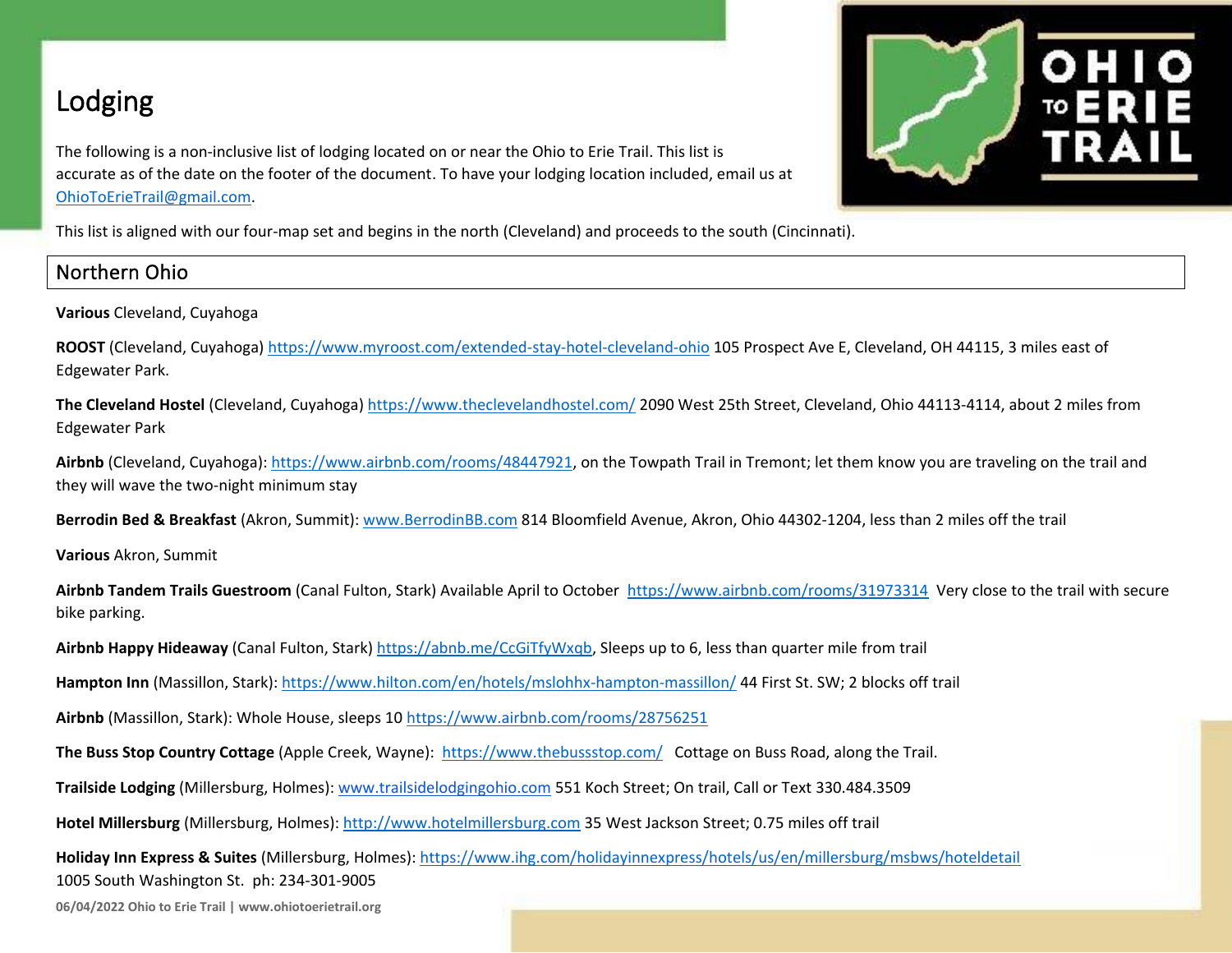**Comfort Inn** (Millersburg, Holmes): 1102 Glen Drive; 0.3 miles off trail ph: 330-674-7400 <https://www.choicehotels.com/ohio/millersburg/comfort-inn-hotels/oh027>

### Northern Central Ohio

**The Rogan House,** (Gambier, Knox)[: www.roganhouse.net](http://www.roganhouse.net/) 401 Chase Avenue, 1 mile off trail

**Bluebird Barn B&B** (Mount Vernon, Knox)<https://www.airbnb.com/rooms/18038441> on trail

**Airbnb** (Mount Vernon, Knox): Guest Suite<https://www.airbnb.com/rooms/21042701> close to Kokosing Trail and Welcome Stay<https://www.airbnb.com/rooms/51632732>



**The Mount Vernon Grand Hotel** (Mount Vernon, Knox):<http://www.mountvernongrand.com/mount-vernon-oh-area-guide.php> 12 Public Square; 1 mile off trail

**The Mount Vernon Inn** (Mount Vernon, Knox)[: http://www.themountvernoninnblog.com](http://www.themountvernoninnblog.com/) 601 West High Street; 1 mile off trail

**Comfort Inn** (Mount Vernon, Knox)[: https://www.choicehotels.com/ohio/mount-vernon/comfort-inn-hotels](https://www.choicehotels.com/ohio/mount-vernon/comfort-inn-hotels) 150 Howard Street; less than 1 mile off trail

**Chapel Hill Farm Cabin** (Mount Vernon, Knox) Call: Cathy & Bob Lynch at 614-579-4111; 7390 Possum Street; 0.7 miles off trail

**Bloomfield Meadows** (Centerburg, Knox) 650 S.R. 314; Glamping Units with queen beds and firepit.<https://www.facebook.com/bloomfieldmeadows> Mention that you learned of it from Ohio to Erie Trail for \$20 off. p: 614-354-8468

**Fairfield Inn & Suites** (Westerville, Delaware):<http://www.marriott.com/hotels/travel/cmhcp-fairfield-inn-and-suites-columbus-polaris> 9000 Worthington Rd.; 1 mile off trail

**Renaissance Hotel** (Westerville, Delaware): <https://www.marriott.com/en-us/hotels/cmhbw-renaissance-columbus-westerville-polaris-hotel>409 Altair Pkwy [1.4 miles west of the Trail, multi-use trail available on the south side of Polaris Pkwy]

**Aloft Columbus** (Westerville, Franklin) <https://www.marriott.com/en-us/hotels/cmhaw-aloft-columbus-westerville/> 32 Heatherdown Dr. ph: 614-899-6560

**Hilton Garden Inn Easton** (Columbus, Franklin)<https://www.hilton.com/en/hotels/cmhsugi-hilton-garden-inn-columbus-easton/>3600 Morse Rd, exit the Alum Creek Trail at Morse Rd and go a short distance east to the hotel. ph: 614-968-5200 [New option, opened in '21]

## South Central Ohio

**Various** Columbus, Franklin

**Red Roof Inn Plus** (Columbus, Franklin):<https://www.redroof.com/property/OH/Columbus/RRI262> 111 East Nationwide Blvd; on trail route near N. High St.

**Drury Inn & Suites Hotel** (Columbus, Franklin): <https://www.druryhotels.com/locations/columbus-oh/drury-inn-and-suites-columbus-convention-center> 88 East Nationwide Blvd., on trail route near N. High Street.

**06/04/2022 Ohio to Erie Trail | www.ohiotoerietrail.org**